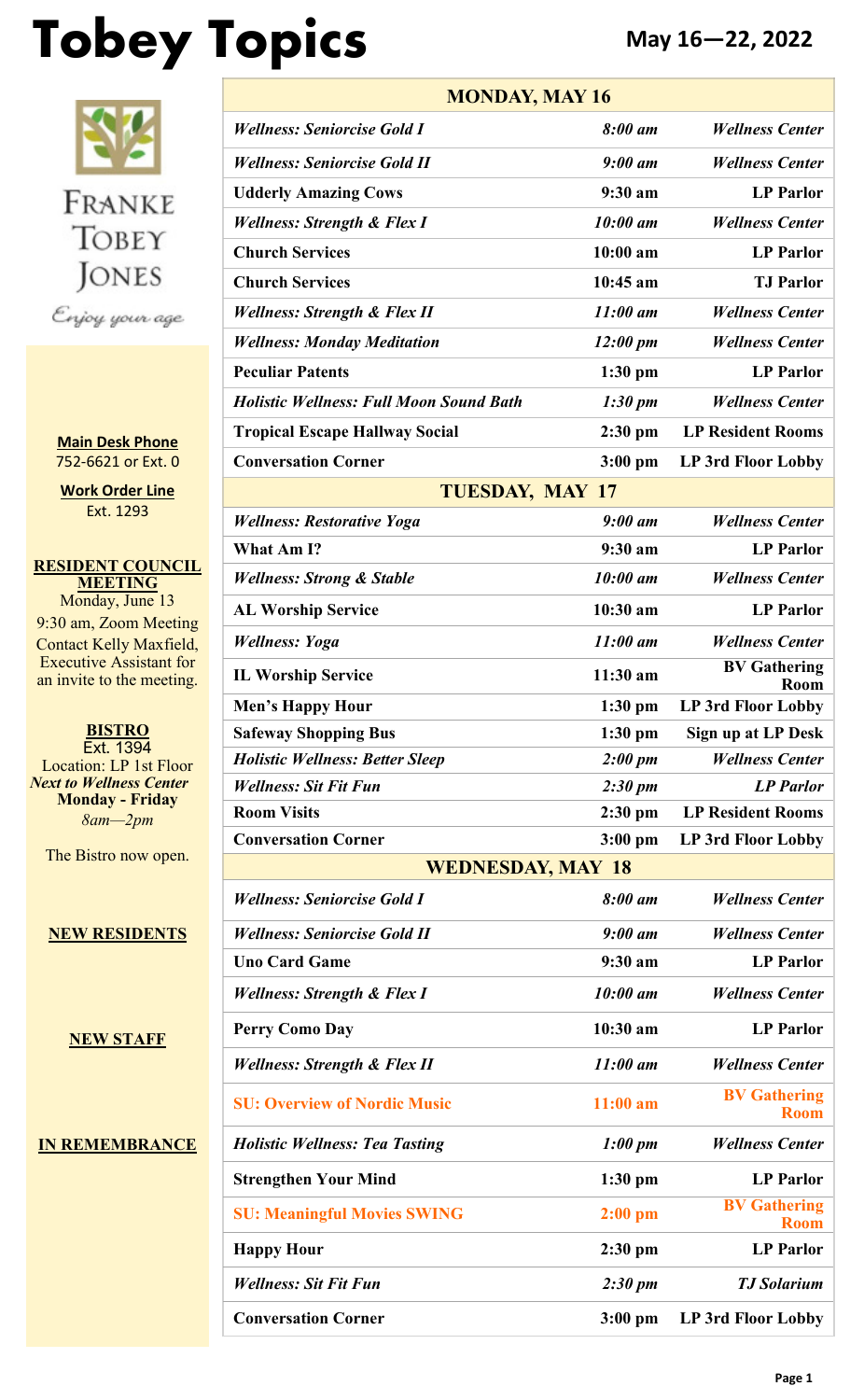# **Tobey Topics**

HAPPY BIRTHDAY May 2 Don Clifford Sandra Driskell

> May 3 Ann Crawford Patricia Ducolon

May 4 Virginia Dalley

May 8 Jo An MacDonald Joy Drewfs

May 9 Nadyne Meteyer Edna Franklin Pierrette Bodman

May 10 Janice Hanson John Hodge Robert Lordahl

May 11 Hazel McIntosh Dale Hale

May 12 Richard Driskell

May 13 Mike Wiese Lillian Bender

> May 14 Peg Squire

May 15 Richard Farner

> May 17 Paul Conn

May 21 Freeman Brown

> May 22 Patsy Mills

May 23 Eloise Johnson Nancy Wallrof

May 26 Joan Garden Paul Van Der Voort

> May 27 Dick Griffin

May 29 Clemens Plattner

> May 30 Jan Johnson

May 31 Phyllis Larsen Catherine McIntyre Faye Warren Lura Murphy

|                                                                              |                         | May 16-22, 2022          |
|------------------------------------------------------------------------------|-------------------------|--------------------------|
|                                                                              | <b>THURSDAY, MAY 19</b> |                          |
| <b>Wellness: Tai Chi DVD</b>                                                 | $9:00$ am               | <b>Wellness Center</b>   |
| <b>Name That Tune</b>                                                        | 9:30 am                 | <b>LP</b> Parlor         |
| <b>Wellness: Strong &amp; Stable</b>                                         | 10:00 am                | <b>Wellness Center</b>   |
| <b>Creating a Monster</b>                                                    | $10:30$ am              | <b>LP</b> Parlor         |
| <b>Wellness: Yoga</b>                                                        | $11:00$ am              | <b>Wellness Center</b>   |
| <b>SU: Choreographers: Bob Fosse,</b><br><b>Debbie Allen, Michael Peters</b> | $11:00$ am              | <b>BV Gathering Room</b> |
| <b>Trader Joe's Shopping Bus</b>                                             | $1:30$ pm               | Sign up at LP Desk       |
| <b>Star of the Month</b>                                                     | $1:30$ pm               | <b>LP</b> Parlor         |
| <b>SU: Cuban Revolution for</b><br><b>Beginners</b>                          | $2:00$ pm               | <b>Zoom Meeting</b>      |
| <b>Knit Wits</b>                                                             | $2:30$ pm               | <b>TJ</b> Parlor         |
| <b>Wellness: Sit Fit Fun</b>                                                 | $2:30 \text{ pm}$       | <b>LP</b> Parlor         |
| <b>Conversation Corner</b>                                                   | $3:00$ pm               | LP 3rd Floor Lobby       |
| <b>GA Happy Hour</b>                                                         | $3:30$ pm               | <b>GA Living Room</b>    |
| <b>TJ Happy Hour</b>                                                         | $3:30$ pm               | <b>TJ</b> Parlor         |
|                                                                              | <b>FRIDAY, MAY 20</b>   |                          |
| <b>Wellness: Seniorcise Gold I</b>                                           | 8:00 am                 | <b>Wellness Center</b>   |
| <b>Wellness: Seniorcise Gold II</b>                                          | $9:00$ am               | <b>Wellness Center</b>   |
| <b>Celebrating Armed Forces Day</b>                                          | $9:30$ am               | <b>LP</b> Parlor         |
| <b>Wellness: Strength &amp; Flex I</b>                                       | 10:00 am                | <b>Wellness Center</b>   |
| <b>SU: Introduction to the Personal</b><br><b>Essay</b>                      | $10:00$ am              | <b>BV Gathering Room</b> |
| <b>Wii Bowling</b>                                                           | 10:30 am                | <b>LP</b> Parlor         |
| <b>Wellness: Strength &amp; Flex II</b>                                      | $11:00$ am              | <b>Wellness Center</b>   |
| <b>EZ Trivia</b>                                                             | $1:30$ pm               | <b>LP</b> Parlor         |
| <b>Wellness: Sit Fit Fun</b>                                                 | $2:30 \text{ pm}$       | <b>TJ</b> Solarium       |
| <b>SU: Microscopes That Don't Use</b><br>Light                               | $3:00$ pm               | <b>Wellness Center</b>   |
| <b>Conversation Corner</b>                                                   | $3:00$ pm               | LP 3rd Floor Lobby       |
|                                                                              | <b>SATURDAY, MAY 21</b> |                          |
| <b>Morning Movie</b>                                                         | 9:30 am                 | <b>LP</b> Parlor         |
| <b>TJ Afternoon Movie</b>                                                    | 2:30 pm                 | <b>TJ</b> Parlor         |
|                                                                              |                         |                          |

### **From the Maintenance Desk**

**Conversation Corner 3:00 pm LP 3rd Floor Lobby**

**NW Sinfonietta 6:45 pm Sign up at LP Desk SUNDAY, MAY 22**

**Morning Movie 9:30 am LP Parlor**

**NW Repertory Singers 2:15 pm Sign up at LP Desk**

**Conversation Corner 3:00 pm LP 3rd Floor Lobby**

The two entrance awnings at TJ and LP are being replaced. Before the awning covers arrive, maintenance staff will be cleaning the front of the buildings and re painting the metal frames. We hope to have the new awnings in about 6 weeks.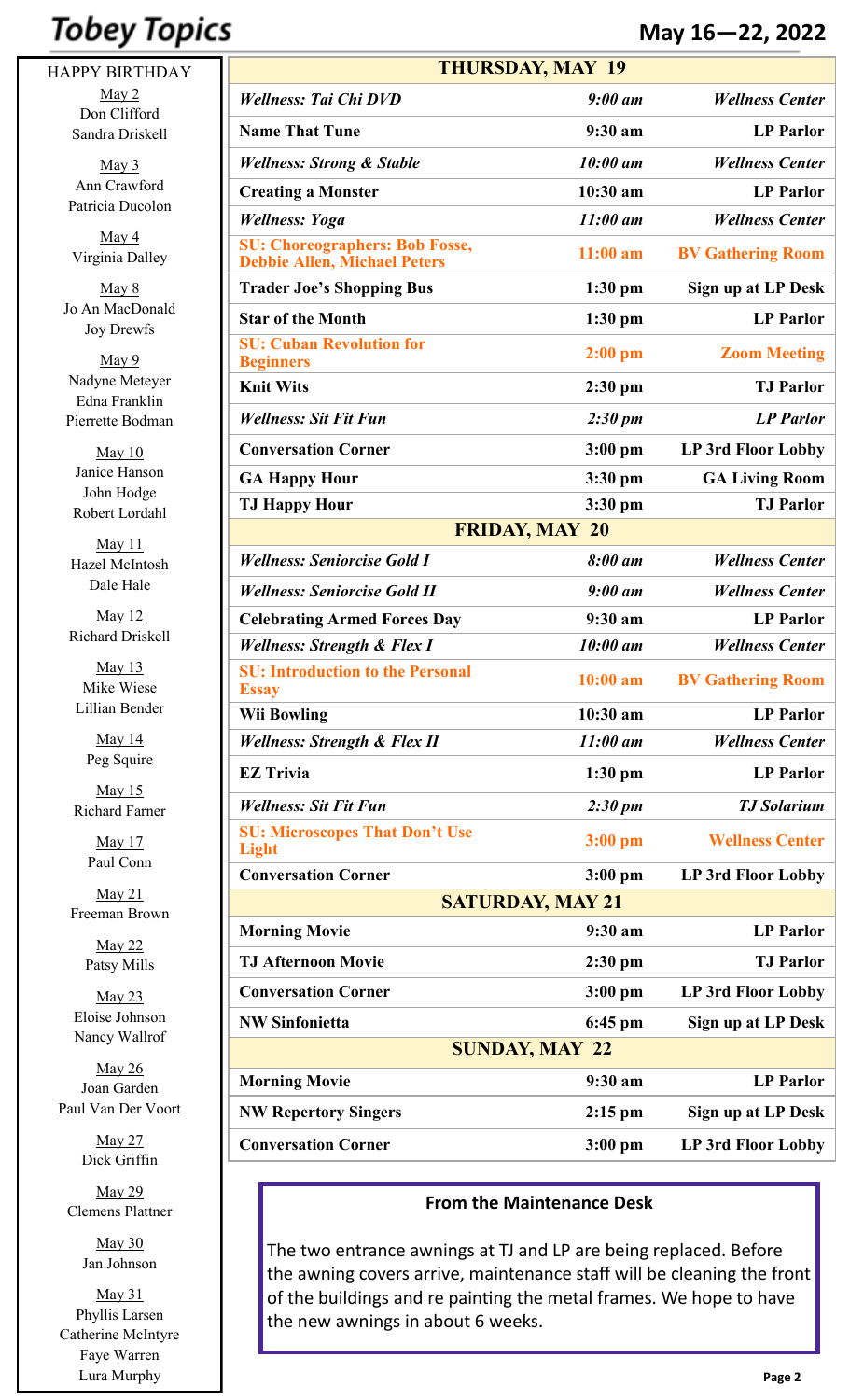# **Tobey Topics**

### June 18-24, 2012 <sup>253</sup>-752-<sup>6621</sup> **May 16—22, 2022**

### **NW Sinfonietta "In Place and Time"**



**Saturday, May 21** Bus departs at 6:45 pm. Sign up by Wednesday May 18. **Cost: Ticket \$40-\$90 Masks are strongly suggested while in the theater.** Guest conductor Mei-Ann Chen and flautist Demarre McGill transport us to far-off lands with these three evocative works by Spanish composer Joaquín Rodrigo, W.A. Mozart, and current Seattle Symphony Composer-in-Residence Reena Esmail.

**Please sign up at LP Front Desk**

**Please contact Heidi at 253-756-6284 if you want to purchase tickets.**

### **NW Repertory Singers "This Shall Be For Music"**

**Sunday, May 22** Bus departs at 2:10 pm.

Sign up by Wednesday May 18. **Cost: Ticket \$30**

**Masks are strongly suggested while in the theater.**

Northwest Repertory Singers returns this spring with a celebration of the power of song to connect us and to uplift the human spirit. Their concert features the stunning *Requiem* by Gabriel Fauré and works by Donna Gartman Schultz, Norman Dello Joio, Morten Lauridsen, Leonard Bernstein, and NW Repertory's own Tom Walworth.

### **Please sign up at LP Front Desk**

**Please contact Heidi at 253-756-6284 if you want to purchase tickets.**

### **Tacoma Musical Playhouse "In the Heights"**

**Saturday, May 28** Bus departs at 1:15 pm. Sign up by Monday May 23. **Cost: Ticket \$29 Proof of Covid Vaccination will be required to enter the theater. You MUST have a copy of your vaccine card, and photo ID. Masks will be required while in the theater.** In the Heights, is a story set over the course of three days, involving characters in the largely [Domini-](https://en.wikipedia.org/wiki/Culture_of_the_Dominican_Republic)



[can](https://en.wikipedia.org/wiki/Culture_of_the_Dominican_Republic) neighborhood of [Washington Heights](https://en.wikipedia.org/wiki/Washington_Heights,_Manhattan) in Upper Manhattan, New York City. In Washington Heights, community is everything, and we see how each of these individuals struggles to survive and how these same individuals come together as a community to mourn their losses and rejoice in their triumphs **Please sign up at LP Front Desk**

**Please contact Heidi at 253-756-6284 if you want to purchase tickets.**

### **Lunch Bunch "The Matador"**

**Thursday, June 2** Bus departs at 11:10 am. Sign up by Wednesday June 1 **Cost:** *Meal*

 The Matador was created to offer an experience like no other! Featuring made from scratch Mexican cuisine and hand crafted cocktails along with the most diverse selection of Tequilas anywhere! Featuring a team of chefs, servers and bartenders that take pride in always delivering a memorable experience at every turn! Join us for lunch bunch at this great restaurant in the heart of downtown Tacoma. Spots are limited to 20 people.



**Please sign up at the Front Desk.**

### **Watsons Nursery**



**Wednesday, June 8** Bus departs at 11:00 am. Sign up by Monday June 6. **Cost:** *Whatever you purchase and Lunch* We are heading to Watson's Nursery to celebrate the warmer months. Watson's will have their summer flowers in and will be geared up for the growing season. Join us to purchase flowers for your garden or to just browse their fun displays. After browsing and shopping we will stop for lunch at their bistro.

**Please sign up at LP Front Desk**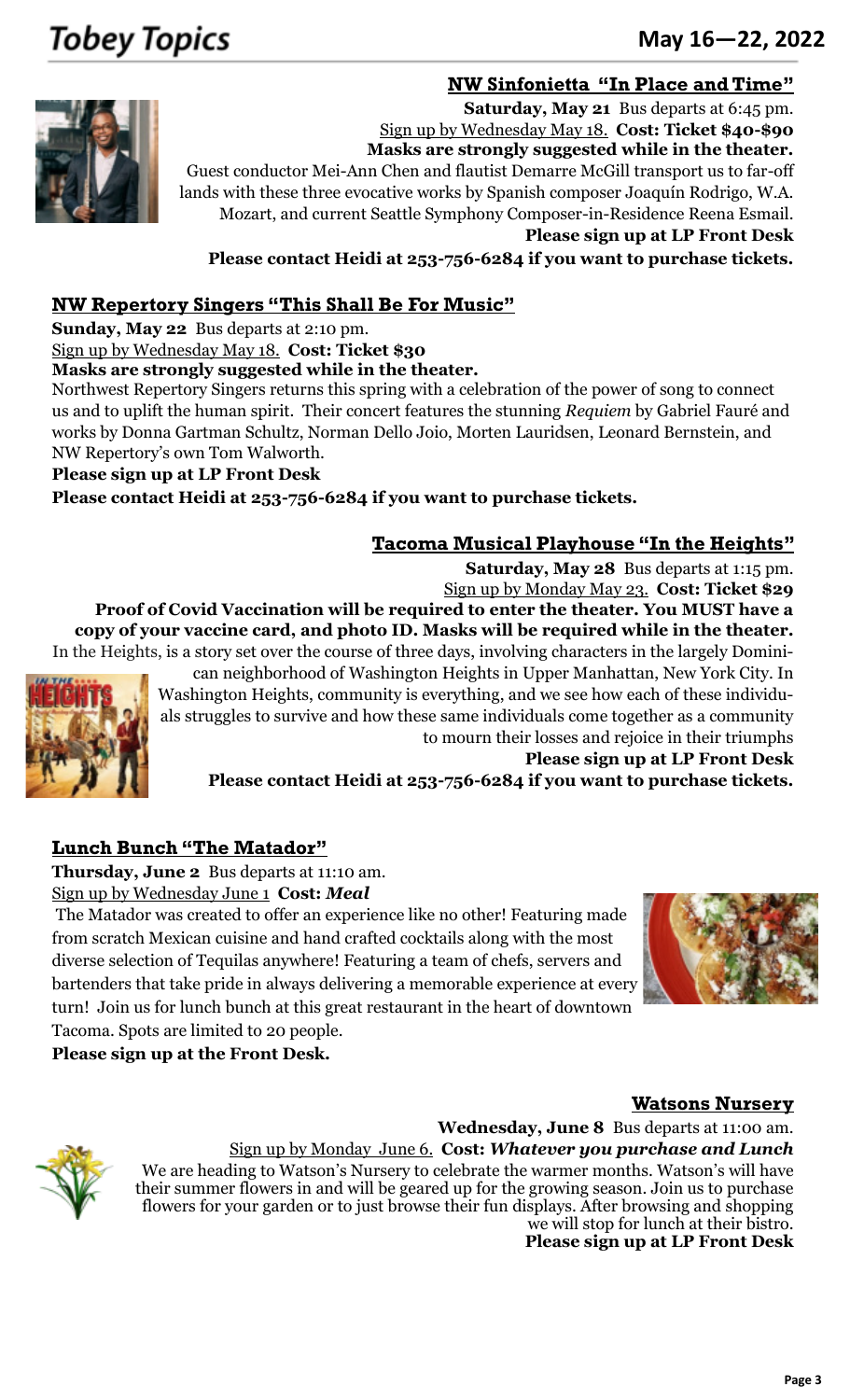### **Covid Update**

We have received the results from the testing on Monday, May  $2<sup>nd</sup>$  of residents and staff in Memory Care and Skilled Nursing. Unfortunately, four additional residents and two additional staff have tested positive in Memory Care. This brings the total to 18 residents and 6 staff that have tested positive in this current outbreak in Memory Care. On a positive note, there were no additional residents or staff in Skilled Nursing that tested positive so there is still just the one staff member that tested positive last week. There is one additional non-direct care staff that tested positive over the weekend and is unrelated to this current outbreak. No visitors are allowed at this time in Memory Care, but visitation can continue in Skilled Nursing.

As we all know, COVID has not gone away. We recommend that you have a rapid test on hand so if you are feeling symptomatic you can test yourself. Don't assume you just have a cold or it's just allergies. Free rapid test kits are still available from both Washington State and the federal government and very easy to obtain.

• Federal program: covid.gov/test State program: sayyescovidhometest.org

Having an outbreak at work is incredibly difficult on our residents, our staff and our families. I assure you, we are doing everything we can to control the spread between staff and residents. We thank you for your continued support as we all work through this together.

If you have any questions, please do not hesitate to reach out via email to me ([jdunn@franketobeyjones.com\)](mailto:jdunn@franketobeyjones.com) or Bob Beckham ([bbeckham@franketobeyjones.com\)](mailto:bbeckham@franketobeyjones.com) or by phone at 253-752-6621.

Thank you, Judy Dunn, President and CEO



**WEEKLY RIDDLE**

What goes around and around the wood but never goes into the wood?

A bamboozable is a saying/phrase that is made up of a display of words, in an interesting way. The object is to try to figure out the well-known saying, person, place, or thing that each bamboozable is meant to represent.

| PIGGY<br><b>RIDE</b> | SS<br>DD<br>ΕF                                         | LAP<br>COMPUDER            |
|----------------------|--------------------------------------------------------|----------------------------|
|                      | $\mathbf{BAR}$ DDDD days<br>$\mathbf{BAR}$ DDDD nights | hands hands<br>hands hands |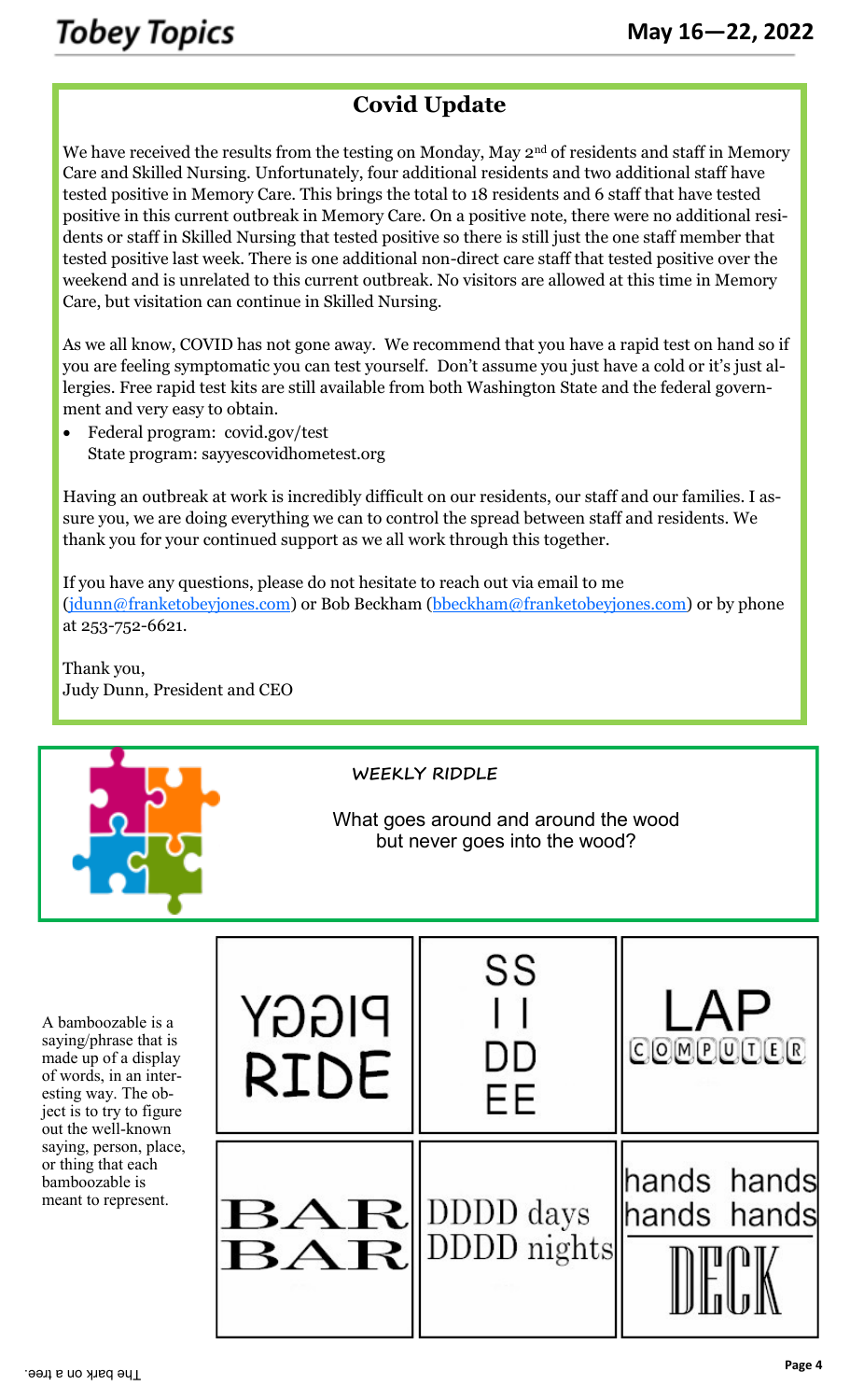### **An Overview of Nordic Music**

Join Pacific Lutheran University's music professor, Dr. Svend Rønning, to find out how the unique histories of Denmark, Finland, Iceland, Norway, and Sweden have influenced their music. Contact Jana at 253-756-6219 to register for this class.

**Wednesday, May 18**

**11:00 am, Bristol View Gathering Room** 

### **Cuban Revolution for Beginners**

Through this talk, we will try to discuss some of the myths without trying to debunk them; we will merely seek to understand their origin and explain their consequences. **Thursday, May 19 2:00 pm, Zoom Meeting**

Meeting ID: 481 600 3295 Passcode: 845170

### **Meaningful Movies: SWING**

This is a dramatic film starring Jacqueline Bisset, Jonathon Winters, Tom Skerrit, and Nel Carter about a woman who teaches a man to swing dance. "Swing encourages us to choose a path that follows our passions, knowing that love and success will follow." Join us for the film and then stay for the discussion to follow. Contact Jana at 253- 756-6219 to register for this class.

**Wednesday, May 18 2:00 pm, Bristol View Gathering Room** 

#### **Introduction to the Personal Essay**

This two-hour lecture will provide an introduction to personal writing and include several brief sessions to generate ideas. Participants are encouraged to bring a pen and paper or laptop for the generative exercises throughout the lecture. Contact Jana at 253-756-6219 to register for this class.

*Friday, May 20*  **10:00 am, Bristol View Gathering Room** 



#### **Tobey Jones Building Refresh Project**

The Tobey Jones building will be getting a "refresh" this year, for residents to enjoy and to remain competitive. Franke Tobey Jones is working with the same interior design team that upgraded the Lillian Pratt interior. Common areas will be painted (estimated to be complete by end of May). Lighting, furniture and artwork will also be changed, timing will depend on product availability and scheduling. Some existing pieces will be incorporated into the design.

### **Choreographers: Bob Fosse, Debbie Allen, Michael Peters**

Get an inside peak into their processes when creating such hit Broadway shows such as "Chicago", "Dreamgirls" and "Sweet Charity". Contact Jana at 253-756-6219 to register for this class. **Thursday, May 19** 

**11:00 am, Bristol View Gathering Room** 

#### **Microscopes That Don't Use Light**

This demonstration-filled presentation will address the physics of light, including speed, color, wavelength, and Fermat's Principle. We'll also discuss (and view pictures from) two microscopes housed at PLU that DON'T use light. Contact Jana at 253-756-6219 to register for this class. **Friday, May 20** 

**3:00 pm, MJ Wicks Wellness Center** 

### **Holistic Wellness Class "Sleep Better" with Dr. Michael Breus**

Discover a wide variety of courses for living your life with intention, purpose & fulfillment. Prerecorded courses led by world class teachers, facilitated by Sarah. Inspiring you to live a vibrant life of well-being & promote positive change. Contact Sarah at 253-756-3241 to register for this class.

**Tuesday, May 17 2:00 pm, Wellness Center** 

### **Full Moon Sound Bath**

Sound bathing is one of the oldest forms of healing, used by every culture for thousands of years. Using crystal singing bowls to stimulate the brain, we can promote deep sleep and tranquility. We will guide you on a 60 minute journey to relax the body, calm the mind, and activate the body's natural healing systems. Contact Sarah at 253-756-3241 to register for this class.

**Monday, May 16 1:30pm Wellness Center**